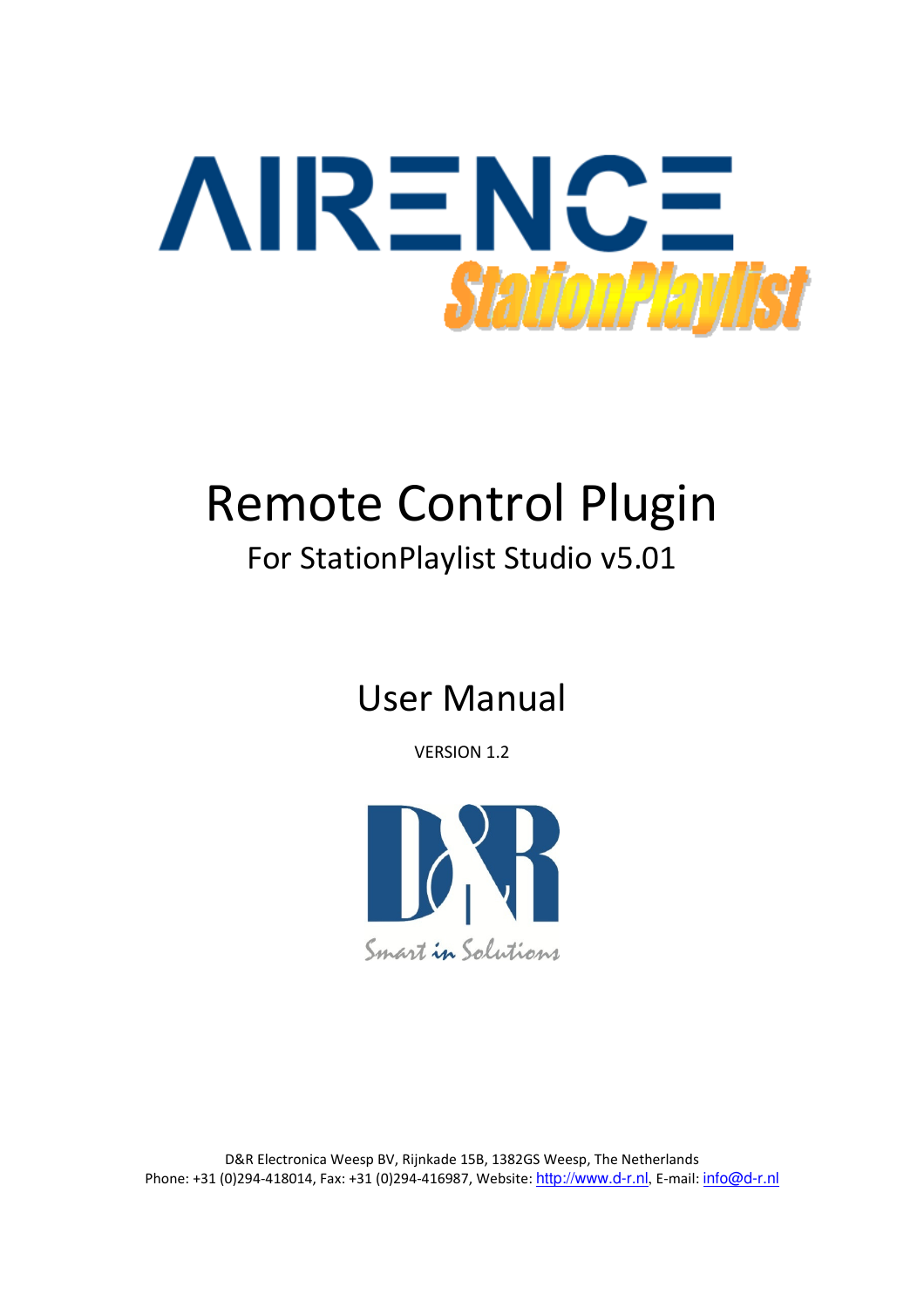# Changelog

# V1.0: Initial release

### V1.1: Some small modifications

### V1.2: Functions extended/added to the plugin

#### Extended:

4.8 Automate button, TOGGLE 4.9 Mic button, ON\_FADE, TOGGLE, TOGGLE\_FADE 4.10Line in button, TOGGLE

#### NEW!

4.20 TRACK\_CHECKBOX 4.21 TRACK\_PREVIEW 4.22 NAVIGATION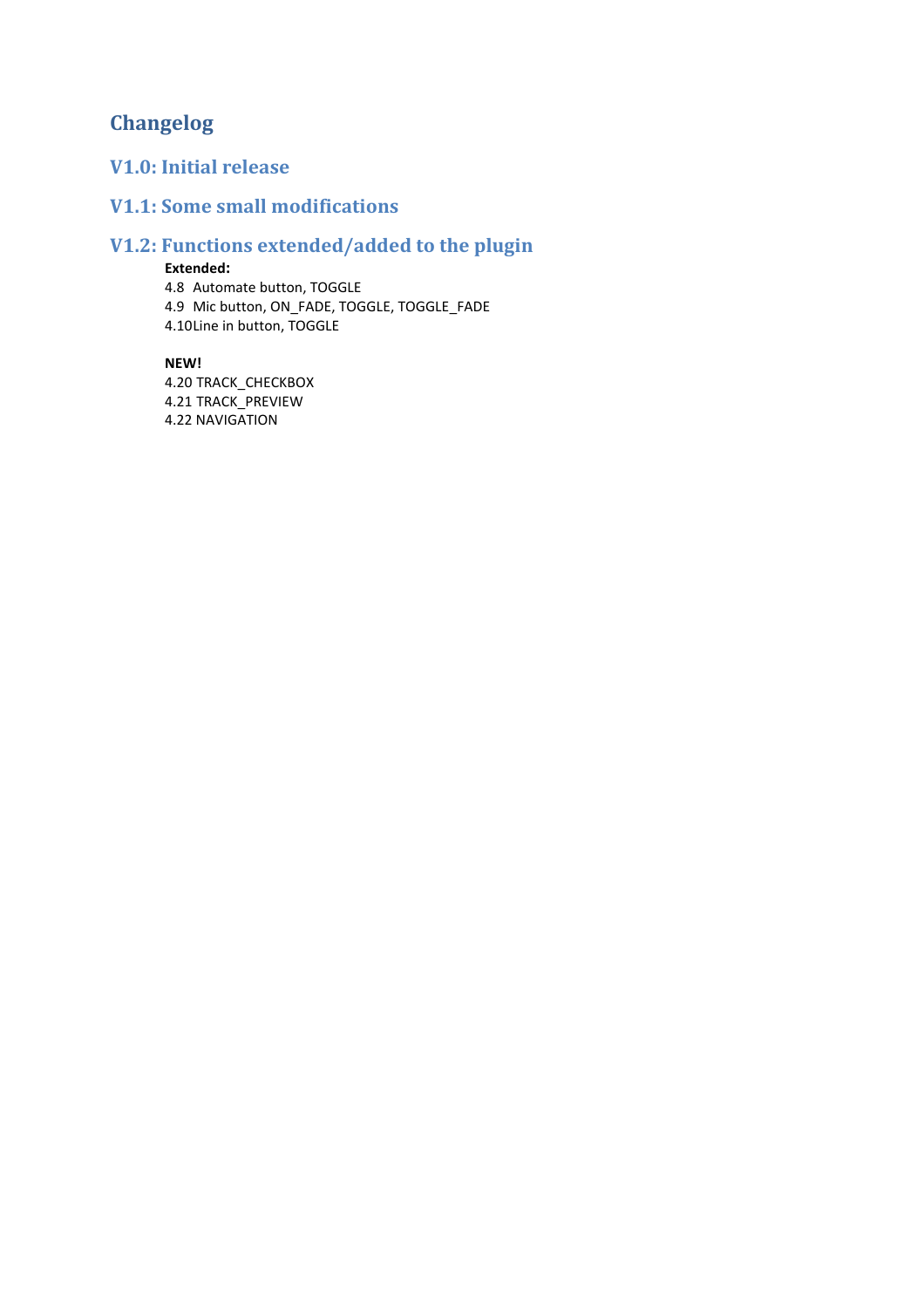# **Contents**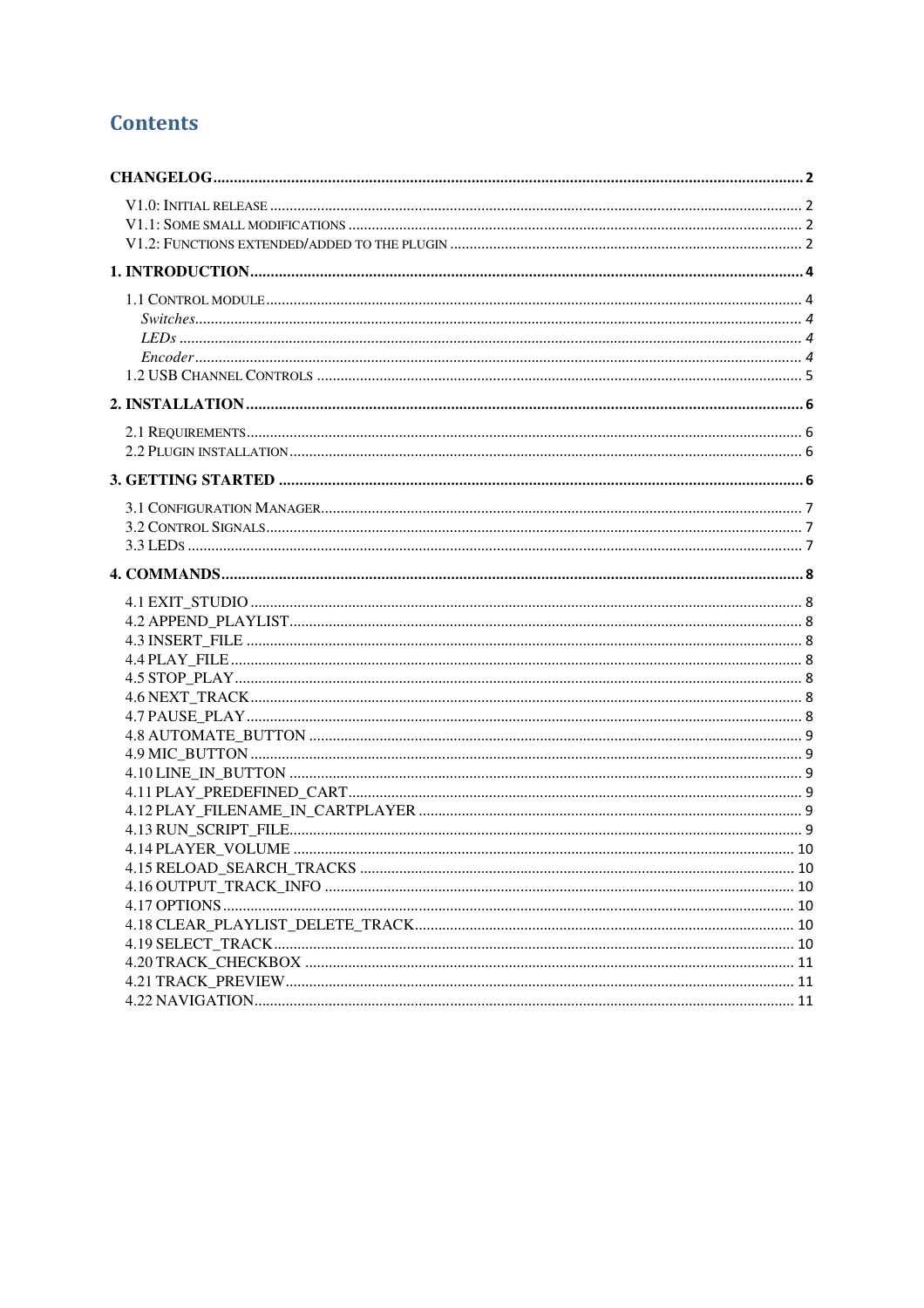# 1. Introduction

This document describes how to install and use the Airence remote control plugin for StationPlaylist (SPL).

### 1.1 Control module

#### Switches

The control section of the Airence contains 24 switches which all have free assignable functionality. The switches are numbered from 1 to 24. Each switch contains a label which easily can be changed to customer needs. In such a way the control section can be customized with meaningful labels to control any functionality inside StationPlaylist.

#### LEDs

Behind each switch there is a multicolor LED to indicate any action or event. The LEDs can illuminate red, green, and yellow. Furthermore the LEDs behind the switch are also numbered with the same numbering as the switches. For flexibility reasons the LEDs are not assigned to the state of the switch they are placed behind.

#### Encoder

On top of the control section there is a rotary encoder located which can be used to adjust parameters, or scrolling through a list for example.

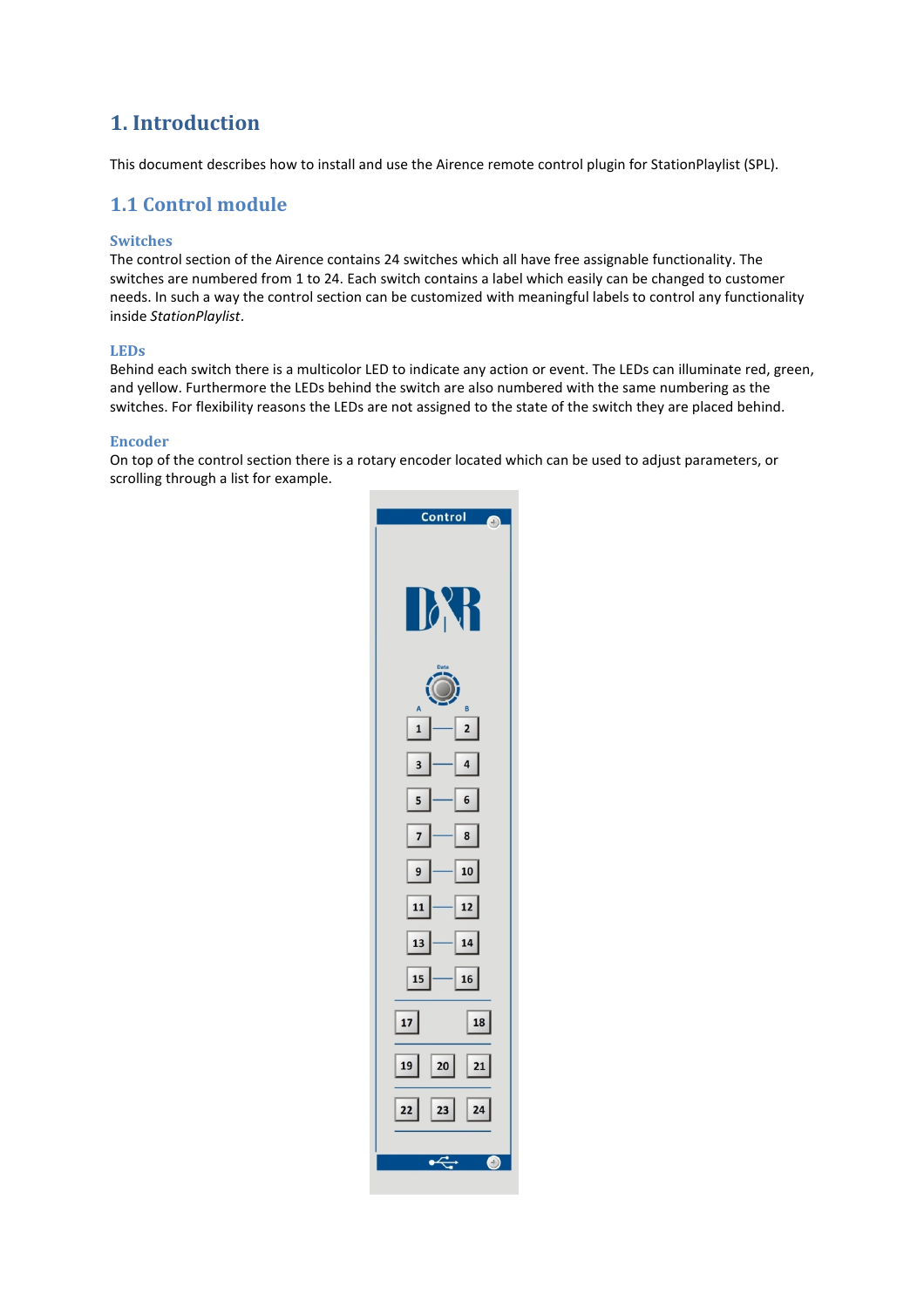

# 1.2 USB Channel Controls

In the Airence there are four USB channels available which can be used to send and recieve a total of 4 stereo pairs to and from the PC. Only on this four USB channels the faderstart, ON and CUE switch signals are transmitted to the PC using the Airence USB HID Control Protocol.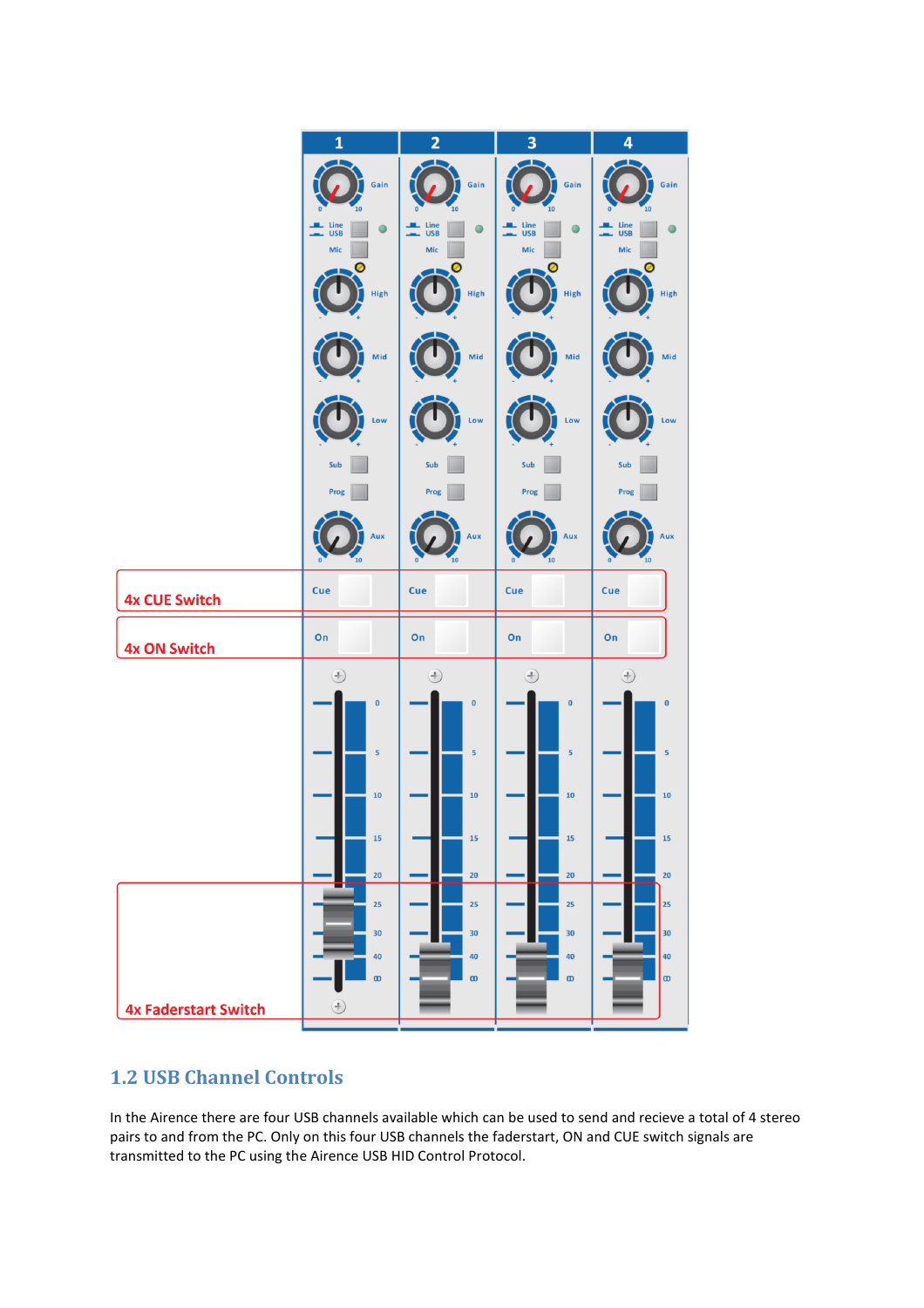# 2. Installation

#### 2.1 Requirements

The plugin requires the Microsoft .NET Framework 4.0 to be installed on your system.

### 2.2 Plugin installation

Download the Airence SPL plugin .zip-package from the D&R website (www.d-r.nl).

Extract the files in a temporary folder. In the folder the .exe (installer) and manual is included.

Double click on the Airence SPL plugin - setup.exe and follow the instructions to install the plugin.

After succesfull installation the plugin is ready to use.

# 3. Getting started

- Start StationPlaylist and select Options from the View menu.
- Select the option Plugins to get an overview of the available plugins (see figure below).
- Select the D&R Airence Remote Control V1.0 plugin and click on the Configure button.
- The Configuration Manager of the plugin will pop up now.

| Options                        |                                 |                         |        | $\Sigma$ |
|--------------------------------|---------------------------------|-------------------------|--------|----------|
| General                        | <b>Plugins</b>                  |                         |        |          |
| Advanced<br><b>Event Times</b> | Configure                       | Windows Class SPLStudio | Winamp | Reset    |
| <b>Folder Locations</b>        | D&R Airence Remote Control V1.0 |                         |        |          |
| Input                          |                                 |                         |        |          |
| Output                         |                                 |                         |        |          |
| Plugins                        |                                 |                         |        |          |
| <b>Listener Stats</b>          |                                 |                         |        |          |
| Now Playing                    |                                 |                         |        |          |
| Time & Temperature             |                                 |                         |        |          |
| Track Info & Logging           |                                 |                         |        |          |
| <b>Keyboard Controls</b>       |                                 |                         |        |          |
| Communications                 |                                 |                         |        |          |
|                                |                                 |                         |        |          |
|                                |                                 |                         | Close  | Help     |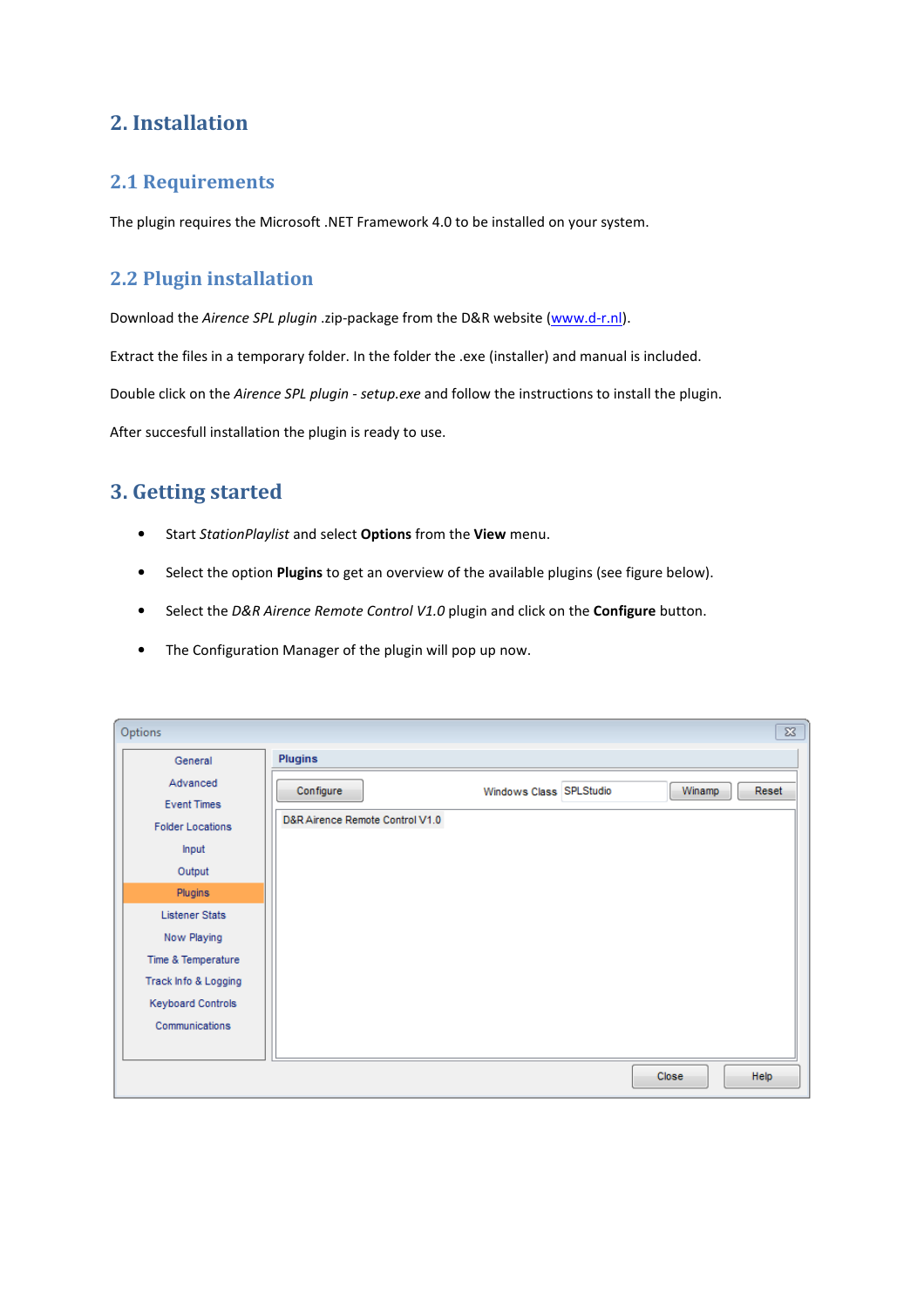# 3.1 Configuration Manager



## 3.2 Control Signals

In the Configuration Manager you will find an overview of all the control signals available on the Airence console. These can be divided into three groups namely: Control Section, USB Channel Controls and Non-Stop. Each control signal can trigger a command which needs to be filled in in the corresponding black textbox. The available commands are explained in the next chapter. Furthermore, each control signal can be enabled or disabled for usage by the checkbox.

#### 3.3 LEDs

In the LED Configuration section one is able to configure the status of the LEDs behind the switches of the Control Section. Available options are: OFF, RED, GREEN and YELLOW.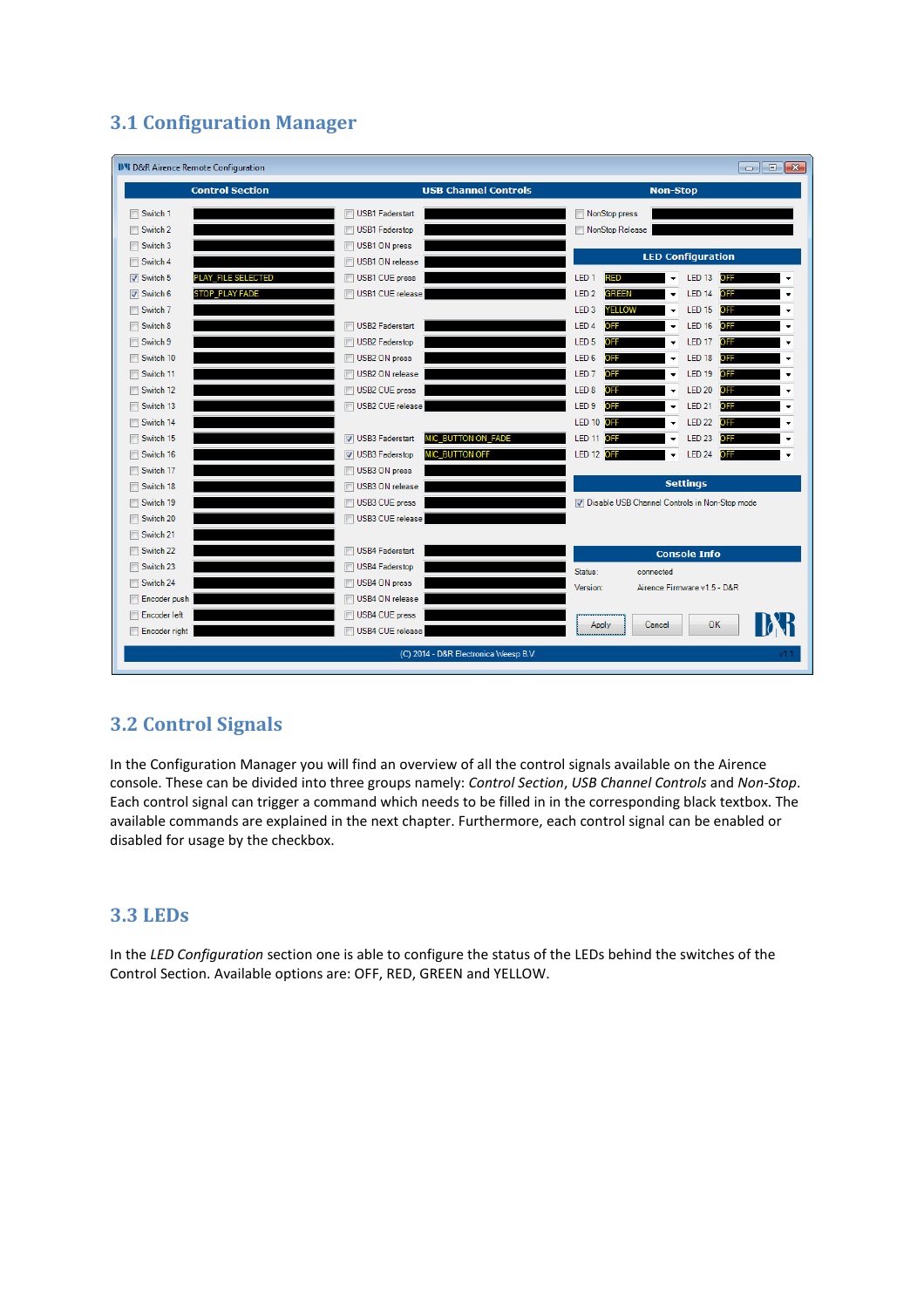### 4. Commands

In this chapter the available commands to trigger will be explained. Each command start with its command name followed by additional parameters shown as <1> <2> .. etc. Example:

<command> <1> <2> …

#### 4.1 EXIT\_STUDIO

Example: EXIT\_STUDIO

#### 4.2 APPEND\_PLAYLIST

| <1> :    | <b>NFXT</b>           | (append the next scheduled playlist)                                            |
|----------|-----------------------|---------------------------------------------------------------------------------|
|          | CLEAR LOAD            | (clear the playlist and load the current playlist)                              |
|          | <filename></filename> | (load and appends the specified playlist to the bottom of the current playlist) |
| Example: |                       |                                                                                 |

#### APPEND\_PLAYLIST NEXT

#### 4.3 INSERT\_FILE

| $<1>$ :  | $\langle$ index $\rangle$ | (index is the location in the playlist, 0: add to the end of playlist) |
|----------|---------------------------|------------------------------------------------------------------------|
| $2$ :    | <filename></filename>     | (filename of the track to insert. i.e. $c:\myTrack.mp3$ )              |
| 32:      | SONG                      | (specify the track type)                                               |
|          | <b>SPOT</b>               |                                                                        |
|          | <b>BREAK NOTE</b>         |                                                                        |
|          | SONG INTRO                |                                                                        |
|          | SONG OUTRO                |                                                                        |
|          | <b>VOICE TRACK</b>        |                                                                        |
| Example: |                           |                                                                        |

INSERT\_FILE 0 c:\myTrack.mp3 SONG

#### 4.4 PLAY\_FILE

<1>: <index> (index of track to play) SELECTED (play selected track if one is selected, or the next track if no track is selected)

Example: PLAY\_FILE SELECTED

#### 4.5 STOP\_PLAY

<1>: FADE (stop with fade) INSTANT (stop instantly)

Example: STOP\_PLAY FADE

#### 4.6 NEXT\_TRACK

<1>: CROSSFADE (short crossfade) OVERLAP (overlap with no artificial fade) Example:

NEXT\_TRACK OVERLAP

\*\*note: When a track is not playing, will select the next track down.

#### 4.7 PAUSE\_PLAY

| $<1>$ :  | <b>UNPAUSE</b> | (undo pause)                 |
|----------|----------------|------------------------------|
|          | <b>PAUSE</b>   | (pause the current track)    |
|          |                | PAUSE TOGGLE (pause/unpause) |
| Example: |                |                              |

PAUSE\_PLAY PAUSE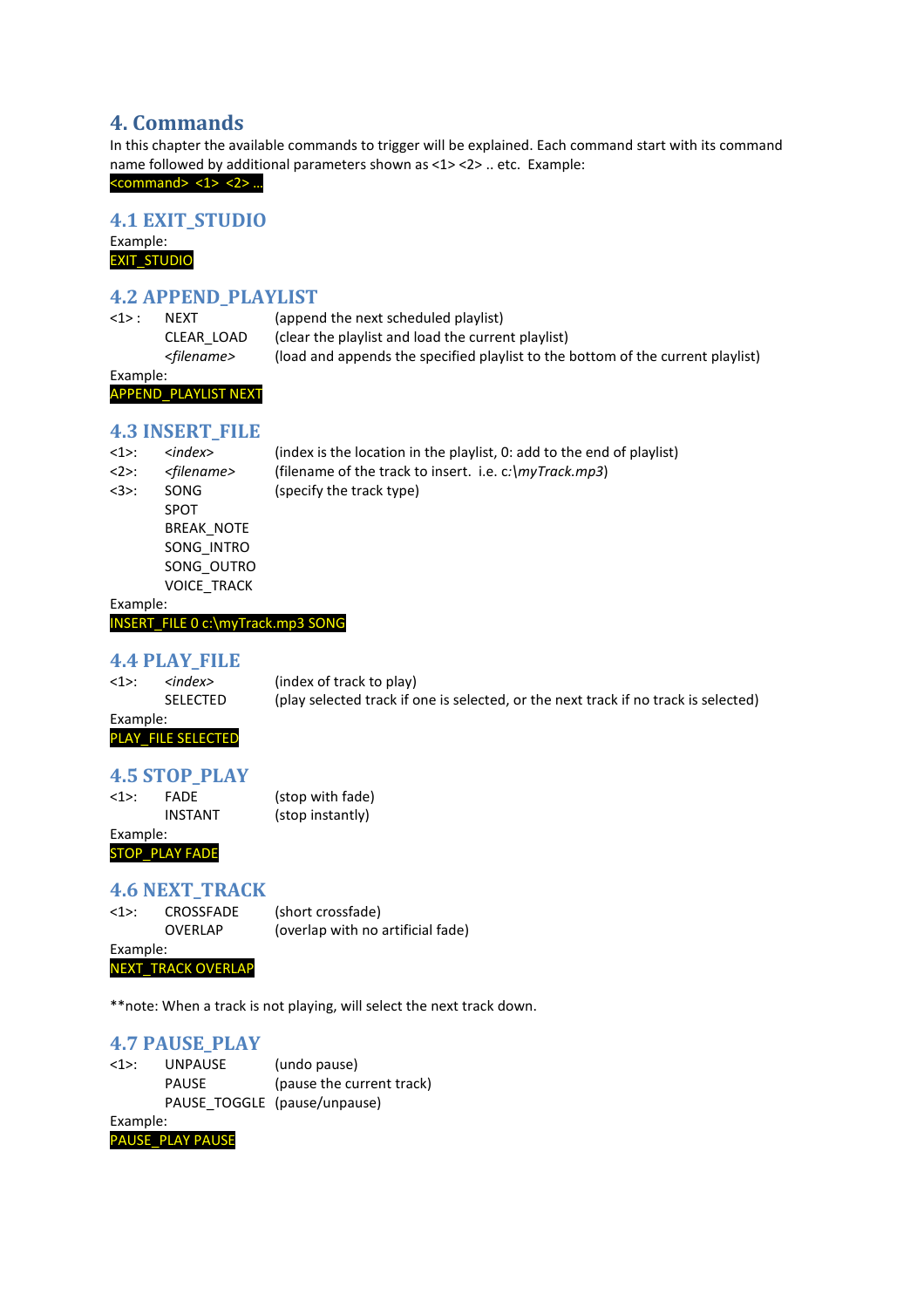#### 4.8 AUTOMATE\_BUTTON

| $<1>$ : | <b>OFF</b>    | (Turn the button off) |
|---------|---------------|-----------------------|
|         | ON.           | (Turn the button on)  |
|         | <b>TOGGLE</b> | (Toggles the button)  |

Example:

AUTOMATE\_BUTTON ON

#### 4.9 MIC\_BUTTON

| $<1>$ : | OFF.          | (Turn the button off)                |
|---------|---------------|--------------------------------------|
|         | ON            | (Turn the button on)                 |
|         | ON FADE       | (Turn the button on with music fade) |
|         | <b>TOGGLE</b> | (Toggles the button)                 |
|         | TOGGLE FADE   | (Toggles the button with music fade) |
| Ev      |               |                                      |

Example: **MIC\_BUTTON ON** 

#### 4.10 LINE\_IN\_BUTTON

| OFF.          | (Turn the button off) |
|---------------|-----------------------|
| 0N.           | (Turn the button on)  |
| <b>TOGGLE</b> | (Toggles the button)  |
|               |                       |

Example: LINE\_IN\_BUTTON ON

# 4.11 PLAY\_PREDEFINED\_CART

<1>: MAIN\_CARTS SHIFT\_CARTS CTRL\_CARTS ALT\_CARTS

<2>: <slot> (slot number of the cart to play [1..24] )

Example:

PLAY\_PREDEFINED\_CART SHIFT\_CARTS 12

# 4.12 PLAY\_FILENAME\_IN\_CARTPLAYER<br><1>: <filename> (this will play simultaneously w

(this will play simultaneously with the main player) Example:

PLAY\_FILENAME\_IN\_CARTPLAYER c:\myTrack.mp3

#### 4.13 RUN\_SCRIPT\_FILE

<1>: <filename> (filename of the script)

Example:

PLAY\_FILENAME\_IN\_CARTPLAYER c:\myScript.scp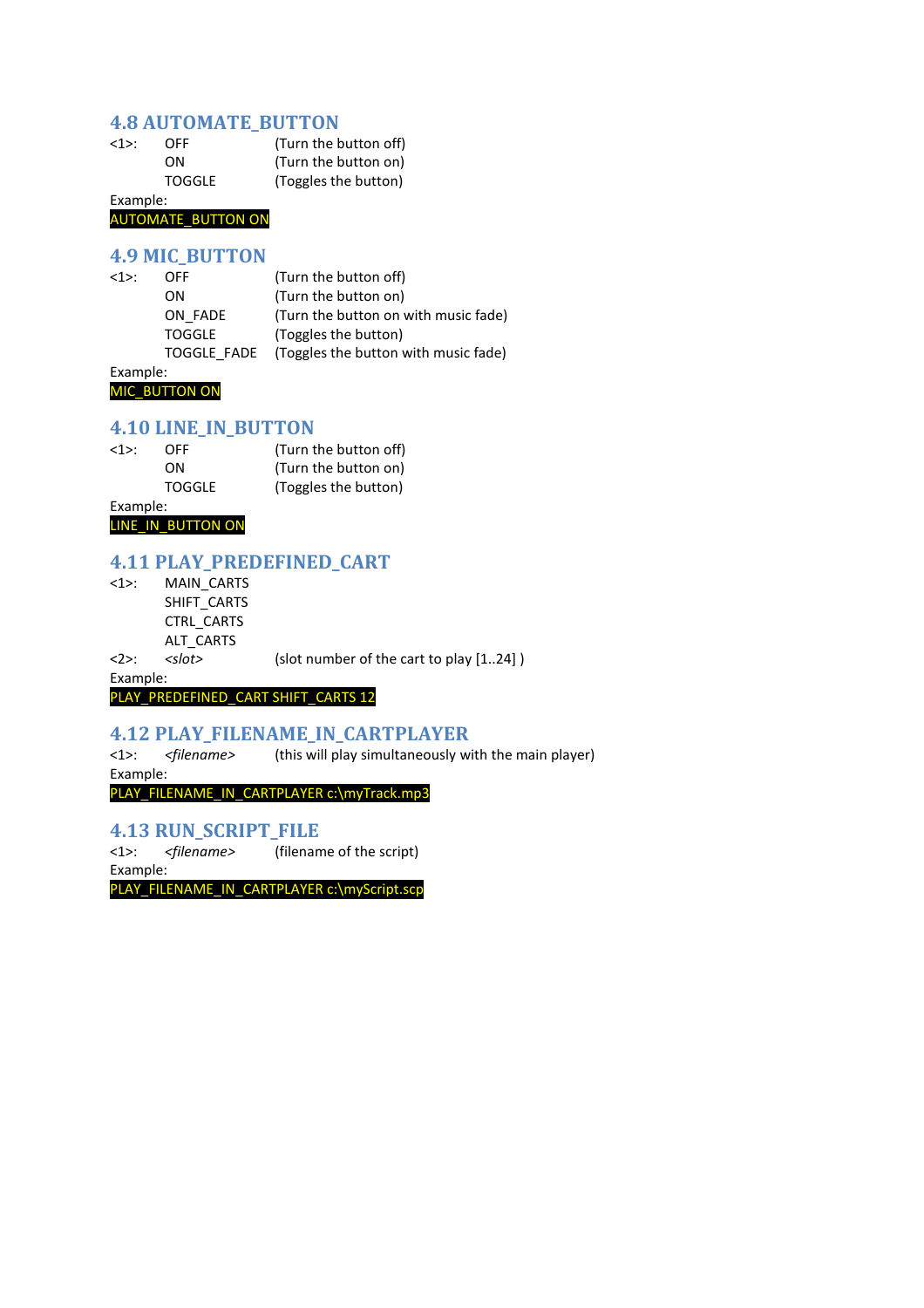#### 4.14 PLAYER\_VOLUME

| $<1>$ :  | MAIN PLAYER 1     |                                                     |
|----------|-------------------|-----------------------------------------------------|
|          | MAIN PLAYER 2     |                                                     |
|          | <b>VT PLAYER</b>  |                                                     |
|          | CART PLAYER 1     |                                                     |
|          | CART PLAYER 2     |                                                     |
|          | <b>MICROPHONE</b> |                                                     |
|          | LINE IN           |                                                     |
|          | MIXER OUTPUT      |                                                     |
| <2>:     | <b>FIXED</b>      |                                                     |
|          | UP                |                                                     |
|          | <b>DOWN</b>       |                                                     |
| <3>:     | <volume></volume> | (fixed volume level [0-100]. <2> is set to FIXED)   |
|          | <step></step>     | (volume stepsize [0-100]. <2> is set to UP or DOWN) |
| Example: |                   |                                                     |
|          |                   |                                                     |

#### PLAYER\_VOLUME MAIN\_PLAYER\_1 UP 5

#### 4.15 RELOAD\_SEARCH\_TRACKS

Example: RELOAD\_SEARCH\_TRACKS

# 4.16 OUTPUT\_TRACK\_INFO

CURRENT\_SELECTED CURRENT\_PLAYING <index> (index of track) Example:

#### OUTPUT\_TRACK\_INFO CURRENT\_PLAYING 3

\*\*note: Outputs the Track Info Popup information of a track to a text file in the \Studio\Log folder named TrackInfo.txt.

#### 4.17 OPTIONS

| $<1>$ :  | OUTPUT TO DSP      | (outpus to DSP Encoder)     |
|----------|--------------------|-----------------------------|
|          | OUTPUT HTTP REQ 1  | (output via HTTP request 1) |
|          | OUTPUT HTTP REQ 2  | (output via HTTP request 2) |
|          | OUTPUT HTTP REQ 3  | (output via HTTP request 3) |
|          | OUTPUT HTTP REQ 4  | (output via HTTP request 4) |
|          | <b>HOUR MARKER</b> |                             |
|          | AUTO LOAD PLAYLIST |                             |
| 2        | <b>ENABLE</b>      | (enables the <1> option)    |
|          | <b>DISABLE</b>     | (disables the <1> option)   |
| Example: |                    |                             |

OPTIONS HOUR\_MARKER ENABLE

# 4.18 CLEAR\_PLAYLIST\_DELETE\_TRACK

<1>: CLEAR (only works while play is stopped) <index>
(index of a track to delete. Cannot delete the track playing or the top hour marker) Example:

#### CLEAR\_PLAYLIST\_DELETE\_TRACK CLEAR

#### 4.19 SELECT\_TRACK

<1>: UNSELECT\_ALL (unselect all tracks)

<index> (index of a track to select)

Example: **SELECT TRACK 4**